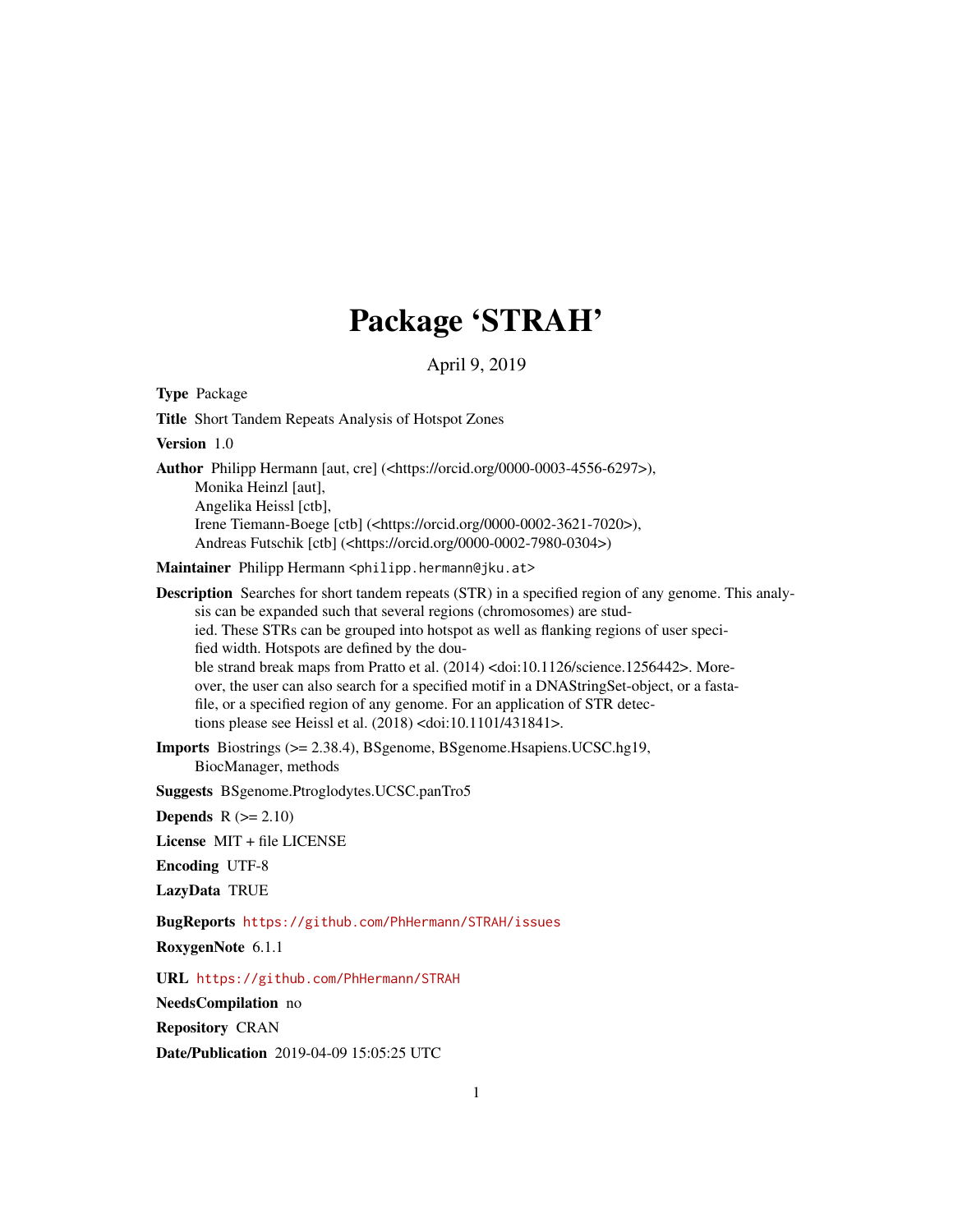# <span id="page-1-0"></span>R topics documented:

| Index |  |  |  |
|-------|--|--|--|
|       |  |  |  |
|       |  |  |  |
|       |  |  |  |
|       |  |  |  |
|       |  |  |  |
|       |  |  |  |
|       |  |  |  |
|       |  |  |  |
|       |  |  |  |

chr6\_1580213\_1582559 *Sequence of human chromosome 6 from 1,580,213 until 1,582,559*

#### Description

A DNAStringSet object containing the data of human chromosome 6 starting with position 1,580,213 and ending at 1,582,559.

#### Usage

```
data (chr6_1580213_1582559)
```
# Format

The data set is a DNAStringSet object containing one sequence of length 2346 nucleotides.

# See Also

[motif\\_detection](#page-5-1)

chr6\_1581473\_1586032 *Sequence of human chromosome 6 from 1,581,473 until 1,586,032*

#### Description

A DNAStringSet object containing the data of human chromosome 6 starting with position 1,581,473 and ending at 1,586,032.

#### Usage

data (chr6\_1581473\_1586032)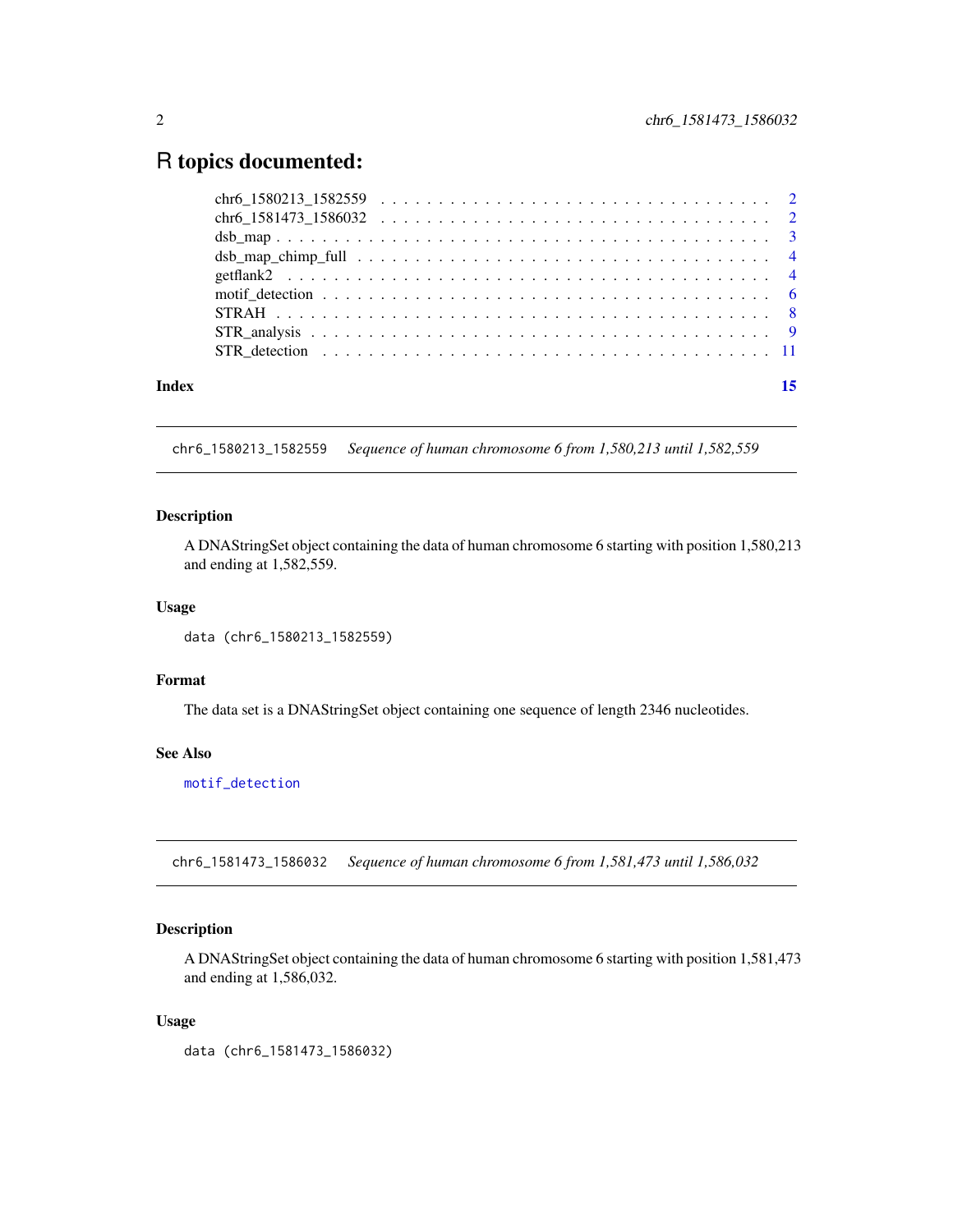#### <span id="page-2-0"></span>dsb\_map 3

# Format

The data set is a DNAStringSet object containing one sequence of length 4559 nucleotides.

#### See Also

[motif\\_detection](#page-5-1)

dsb\_map *Data of the DsbMap for humans*

#### Description

A dataset containing the PRDM9-A type hotspots of Pratto et al. 2014.

#### Usage

data (dsb\_map)

#### Format

The data set contains 37527 rows and 27 columns. We provide information on the most important columns (column nr, column name) hereafter:

- 1, chrom The chromosome under study
- 2, start Start coordinates of the hotspot
- 3, end End coordinates of the hotspot
- 4-8, (AA1,AA2,AB1,AB2,AC)\_strength Strength of the corresponding PRDM9-type hotspot.
- 9-15, (AA1,AA2,AB1,AB2,AC)\_hotspots Dummy coding whether these positions (start/end) define a hotspot of given PRDM9-type

### References

Heissl, A., et al. (2018) Length asymmetry and heterozygosity strongly influences the evolution of poly-A microsatellites at meiotic recombination hotspots. doi: https://doi.org/10.1101/431841

Pratto, F., et al. (2014). Recombination initiation maps of individual human genomes. Science, 346(6211).

#### See Also

[STR\\_analysis](#page-8-1), [STR\\_detection](#page-10-1)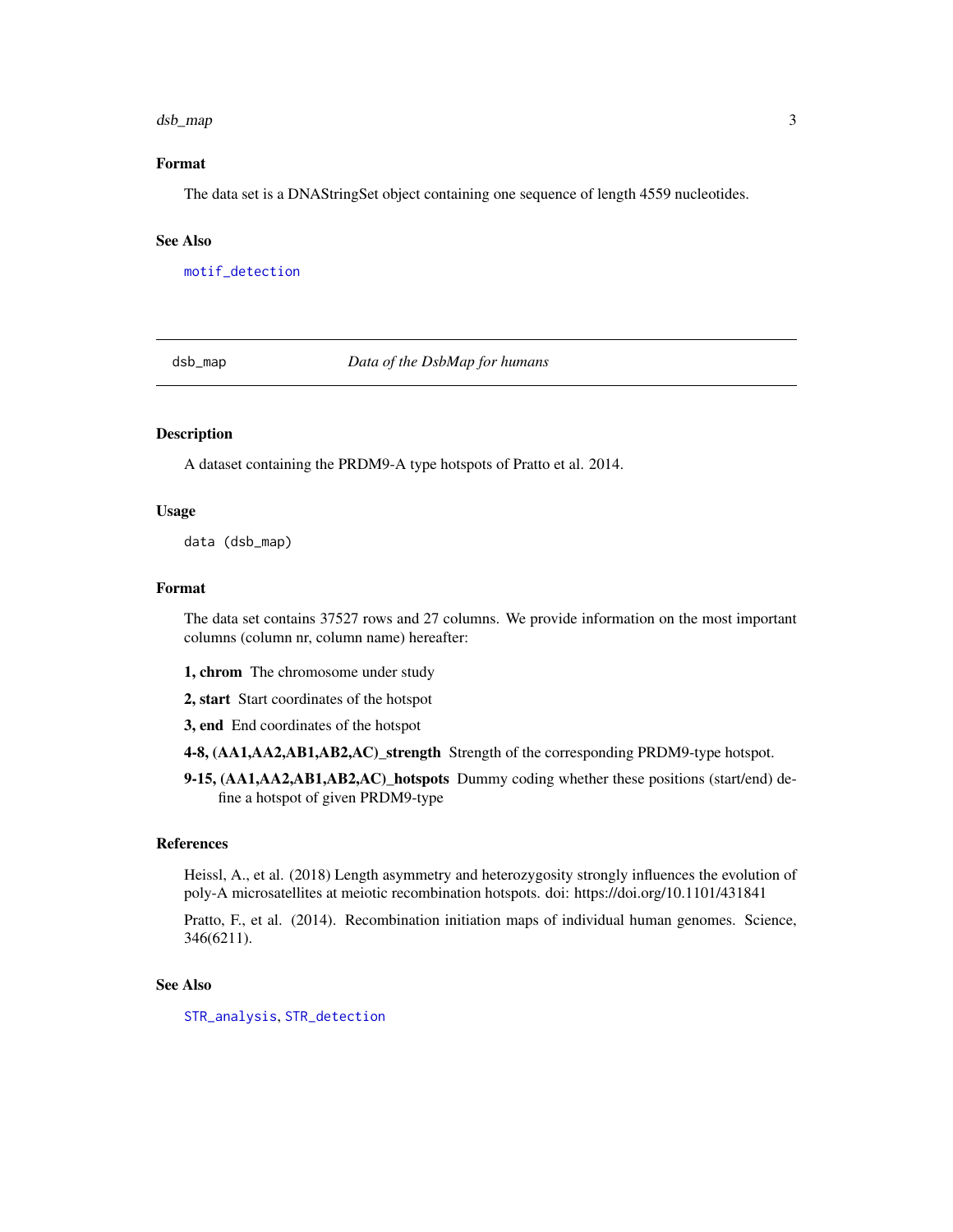<span id="page-3-0"></span>dsb\_map\_chimp\_full *Data of the DsbMap for chimpanzees*

### Description

A dataset containing all translated PRDM9-A type hotspots of Pratto et al. (2014) for chimpanzees. The translation was performed using liftOver of the UCSC Genome Browser from the human genome (hg19) to the chimpanzees genome (panTro5).

#### Usage

```
data (dsb_map_chimp_full)
```
#### Format

The data set contains 64078 rows and 3 columns. We provide information on the columns (column nr, column name) hereafter:

1, chrom The chromosome under study

2, start Start coordinates of the hotspot

3, end End coordinates of the hotspot

# References

Heissl, A., et al. (2018) Length asymmetry and heterozygosity strongly influences the evolution of poly-A microsatellites at meiotic recombination hotspots. doi: https://doi.org/10.1101/431841

Pratto, F., et al. (2014). Recombination initiation maps of individual human genomes. Science, 346(6211).

Kuhn RM, et al. (2013) The UCSC genome browser and associated tools, Brief. Bioinform., 14, 144-161.

#### See Also

[STR\\_analysis](#page-8-1), [STR\\_detection](#page-10-1)

<span id="page-3-1"></span>getflank2 *Extract a specified region of the (human) genome*

#### Description

This function extracts a specified region of the human genome with corresponding start and end position of the region under study.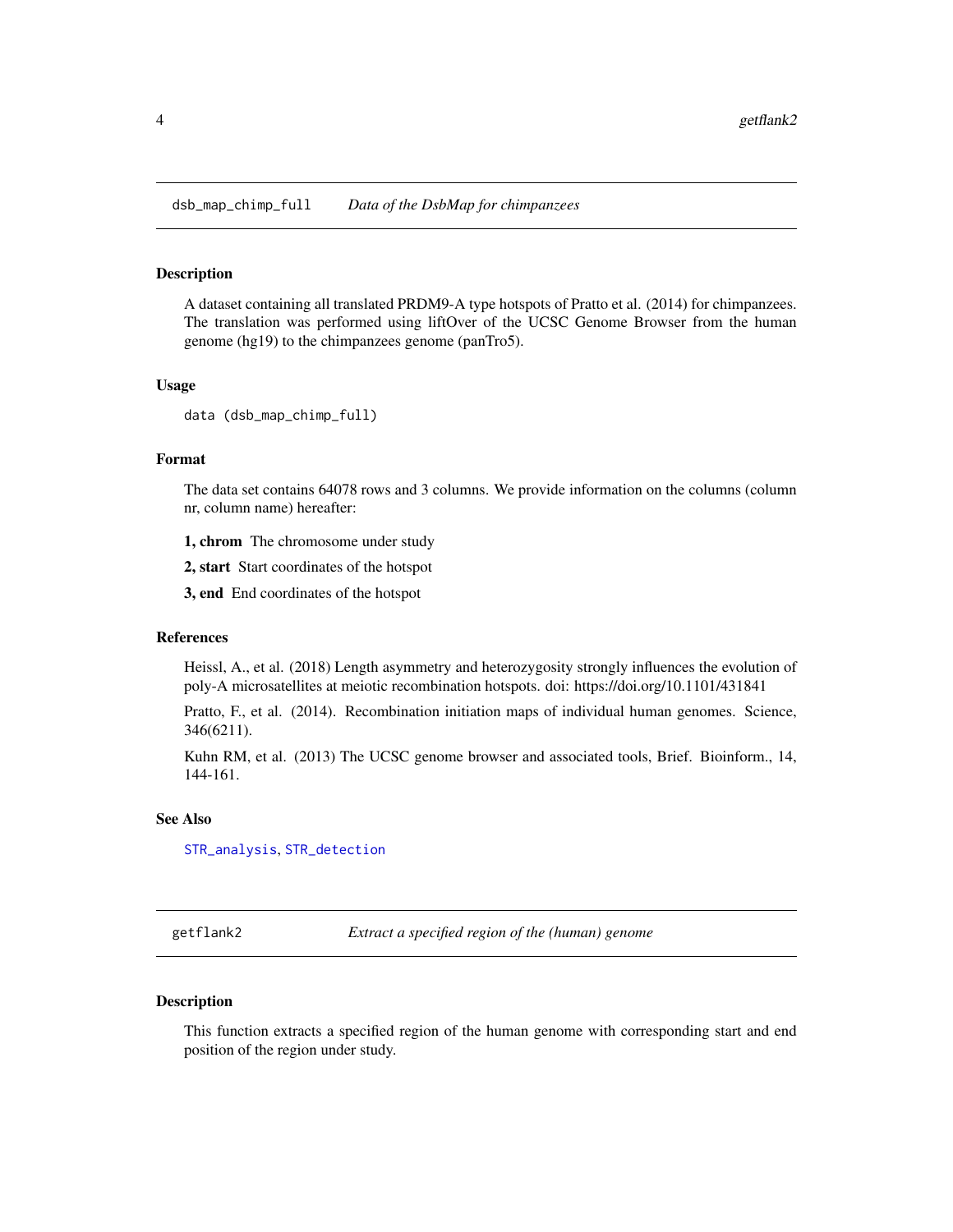#### <span id="page-4-0"></span>getflank2  $\sim$  5

# Usage

getflank2(species, chrs, start.position, end.position)

#### Arguments

| species      | The human genome (version 19) is default but an alternative genome can be pro-<br>vided. For chimpanzees the parameter has to be BSgenome. Ptroglodytes. UCSC.panTro5<br>(given that the data is installed).             |
|--------------|--------------------------------------------------------------------------------------------------------------------------------------------------------------------------------------------------------------------------|
| chrs         | A string reflecting the chromosome under study (starting with "chr" and adding<br>either the integers from 1-22 or "X" respectively "Y"). This argument can also<br>be a vector of strings to study several chromosomes. |
|              | start position An integer value reflecting the start position of the region to be analyzed. If set<br>to NA the analysis starts from the beginning of the chromosome.                                                    |
| end.position | An integer value reflecting the end position of the region to be analyzed. If set<br>to NA the analysis is performed until the end of the chromosome.                                                                    |

#### Value

The DNA-sequence of the region under study (defined by the chromosome, start position, and end position) is returned.

# Author(s)

Philipp Hermann, <philipp.hermann@jku.at>, Monika Heinzl, <monika.heinzl@edumail.at> Angelika Heissl, Irene Tiemann-Boege, Andreas Futschik

# References

Heissl, A., et al. (2018) Length asymmetry and heterozygosity strongly influences the evolution of poly-A microsatellites at meiotic recombination hotspots. doi: https://doi.org/10.1101/431841

#### See Also

#### [STR\\_analysis](#page-8-1)

# Examples

getflank2(BSgenome.Hsapiens.UCSC.hg19::Hsapiens, "chr1", 1, 6)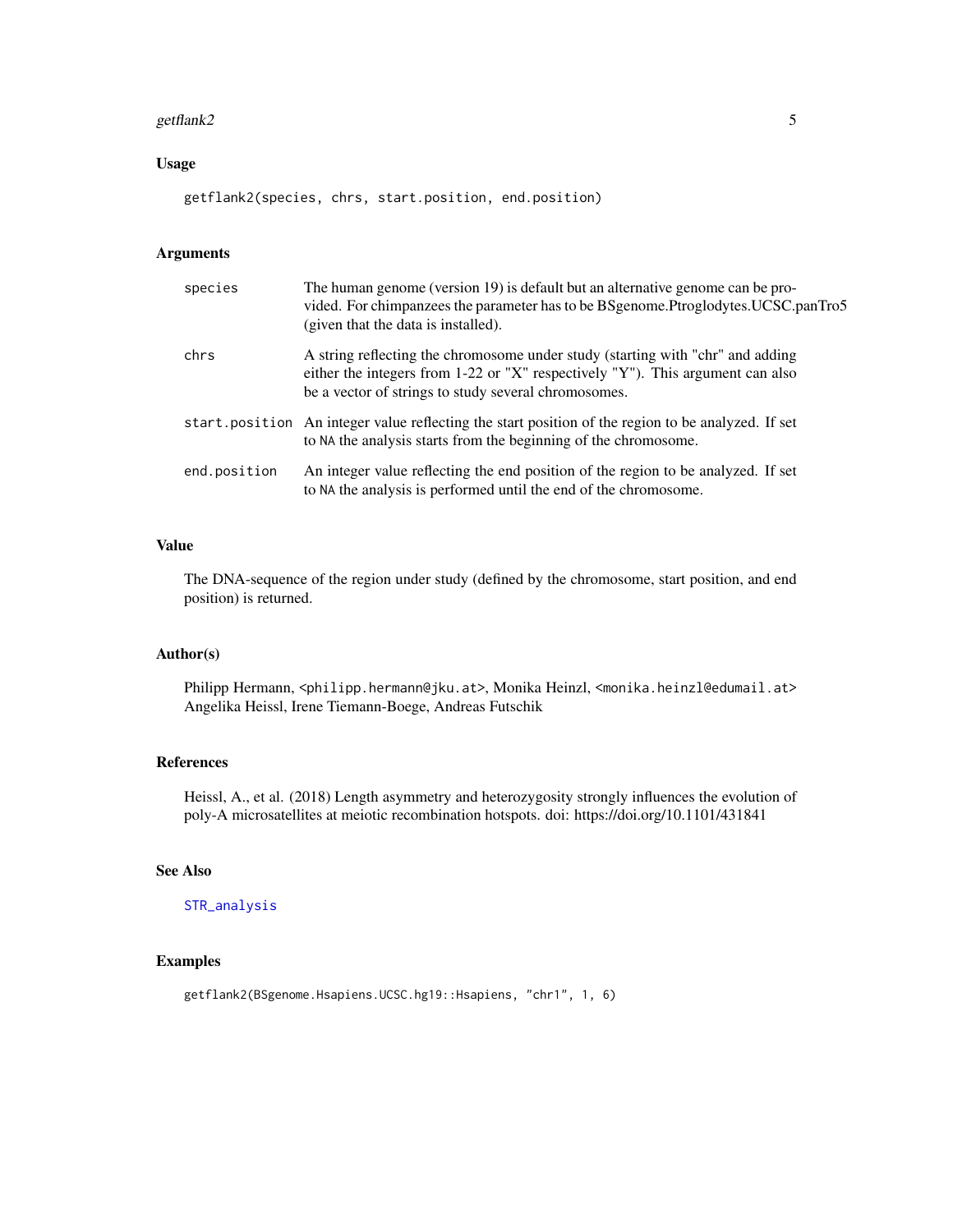<span id="page-5-1"></span><span id="page-5-0"></span>motif\_detection *DNA-motif detection in a given DNAStringSet, a given DNA-sequence in fasta-format, or a specified region of any genome*

# Description

This function searches for a given "DNA-motif" in a DNA-sequence. The argument seqName can be either a DNAStringSet object or it refers to a fasta-file. Additionally, we provide the option to specify a species, a chromosome, a start, and a stop position for a region of any reference genome to be analyzed. By default a region of the human genome is analyzed. Optionally, one can also specify the number of mismatches of the DNA-motif and whether the reverse complement has to be searched.

#### Usage

```
motif_detection(seqName, chrs, start.position, end.position, motif,
  nr.mismatch = 0, reverse.comp = F, print.status = T,
  species = BSgenome.Hsapiens.UCSC.hg19::Hsapiens)
```
#### Arguments

| seqName      | A character string which can either be the name of a DNAStringSet object or a<br>sequence name referring to a fasta-file to be analyzed. This argument can only<br>be ignored if chr and start. position and end. position are specified.                      |
|--------------|----------------------------------------------------------------------------------------------------------------------------------------------------------------------------------------------------------------------------------------------------------------|
| chrs         | A character string reflecting the chromosome under study (starting with "chr"<br>and adding either the integers from 1-22 or "X" respectively "Y" for the human<br>chromosome). This argument can also be a vector of strings to study several<br>chromosomes. |
|              | start position An integer value reflecting the start position of the region to be analyzed. If set<br>to NA the analysis starts from the beginning of the chromosome.                                                                                          |
| end.position | An integer value reflecting the end position of the region to be analyzed. If set<br>to NA the analysis is performed until the end of the chromosome.                                                                                                          |
| motif        | A character string reflecting the specified DNA-motif to be searched for in the<br>DNA-sequence.                                                                                                                                                               |
| nr.mismatch  | This integer specifies the number of allowed mismatches when searching for the<br>specified DNA-motif.                                                                                                                                                         |
| reverse.comp | A logical value, by default FALSE, which enables to search the reverse comple-<br>ment of the sequence if set to TRUE.                                                                                                                                         |
| print.status | A logical value reflecting whether the current status of the worked sequence<br>(relative to the sequence length) is printed (TRUE) or not (FALSE).                                                                                                            |
| species      | The human genome (version 19) is default but an alternative genome can be pro-<br>vided. For chimpanzees the parameter has to be BSgenome.Ptroglodytes.UCSC.panTro5<br>(given that the data is installed).                                                     |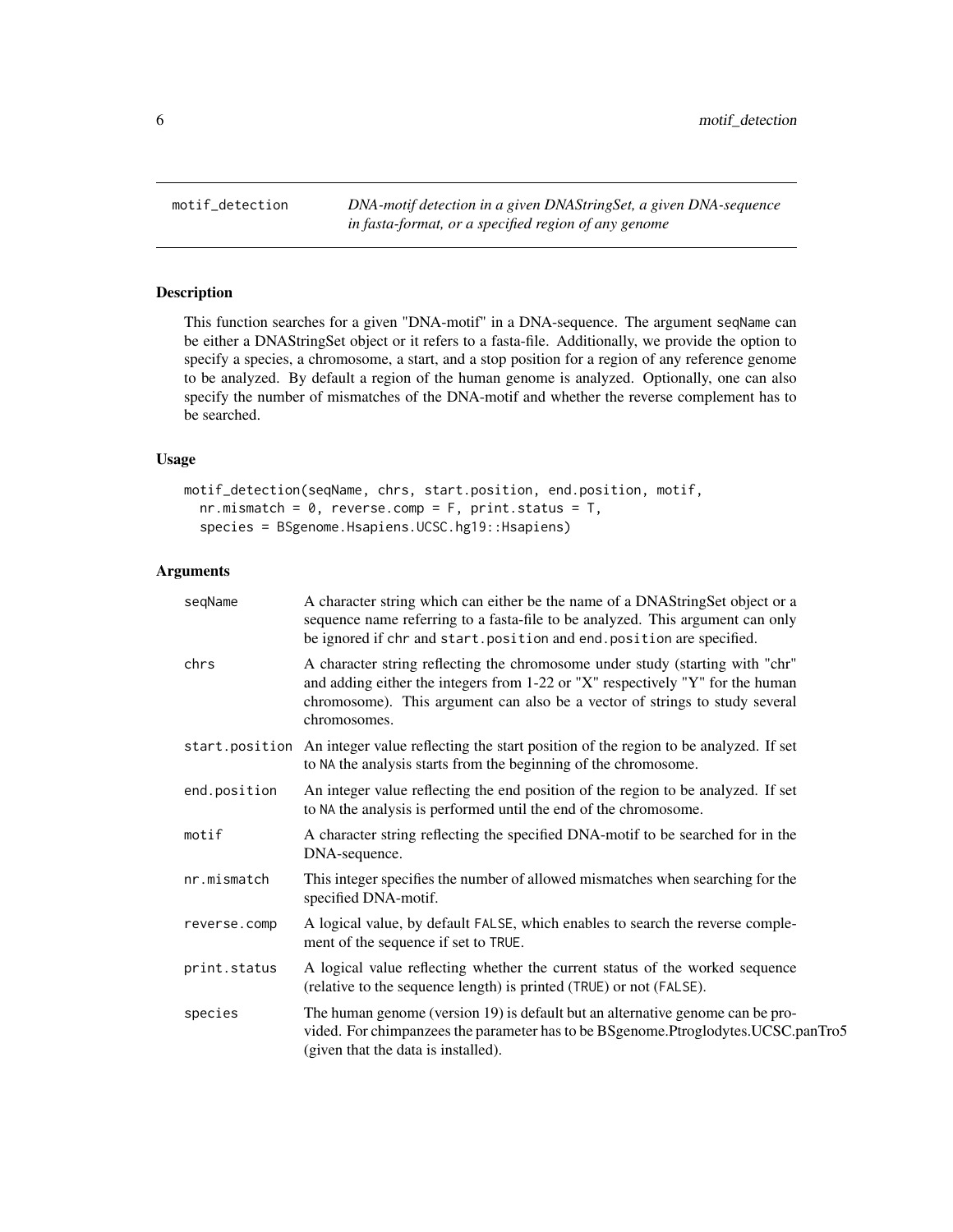#### <span id="page-6-0"></span>Value

The output of the function is a list with the following content:

| Species                      | The name of the species under study                               |  |
|------------------------------|-------------------------------------------------------------------|--|
| Sequence Name                | The name of the region under study                                |  |
| Reverse Complement           |                                                                   |  |
|                              | Indicator whether the reverse complement was searched             |  |
| Number of Matches            |                                                                   |  |
|                              | The frequency of found DNA-motifs in the region under study       |  |
| Start Positions of Matches   |                                                                   |  |
|                              | The start positions of the found DNA-motifs                       |  |
| Number of allowed Mismatches |                                                                   |  |
|                              | The number of allowed mismatches when searching for the DNA-motif |  |
| Matched Segments             |                                                                   |  |
|                              | The list of the segments containing the DNA-motif                 |  |

#### Author(s)

Philipp Hermann, <philipp.hermann@jku.at>, Monika Heinzl, <monika.heinzl@edumail.at> Angelika Heissl, Irene Tiemann-Boege, Andreas Futschik

#### References

Heissl, A., et al. (2018) Length asymmetry and heterozygosity strongly influences the evolution of poly-A microsatellites at meiotic recombination hotspots. doi: https://doi.org/10.1101/431841

### See Also

#### [getflank2](#page-3-1)

#### Examples

```
data(chr6_1580213_1582559)
motif_detection(seqName = chr6_1580213_1582559, start.position = NA, end.position = NA,
motif = "CCNCCNTNNCCNC", nr.mismatch = 1, reverse.comp = FALSE, print.status = FALSE)
motif_detection(chrs = "chr6", start.position = 1580213, end.position = 1582559,
motif = "CCNCCNTNNCCNC", nr.mismatch = 1, reverse.comp = FALSE, print.status = FALSE)
# If you want to use the function with a different reference genome
# make your choice and install it before:
if(requireNamespace("BSgenome.Ptroglodytes.UCSC.panTro5")) {
motif_detection(chrs = "chr1", start.position =222339618, end.position = 222339660,
```

```
motif = "A", nr.mismatch = 0, reverse.comp = FALSE, print.status = FALSE,
species = BSgenome.Ptroglodytes.UCSC.panTro5::BSgenome.Ptroglodytes.UCSC.panTro5)
}
```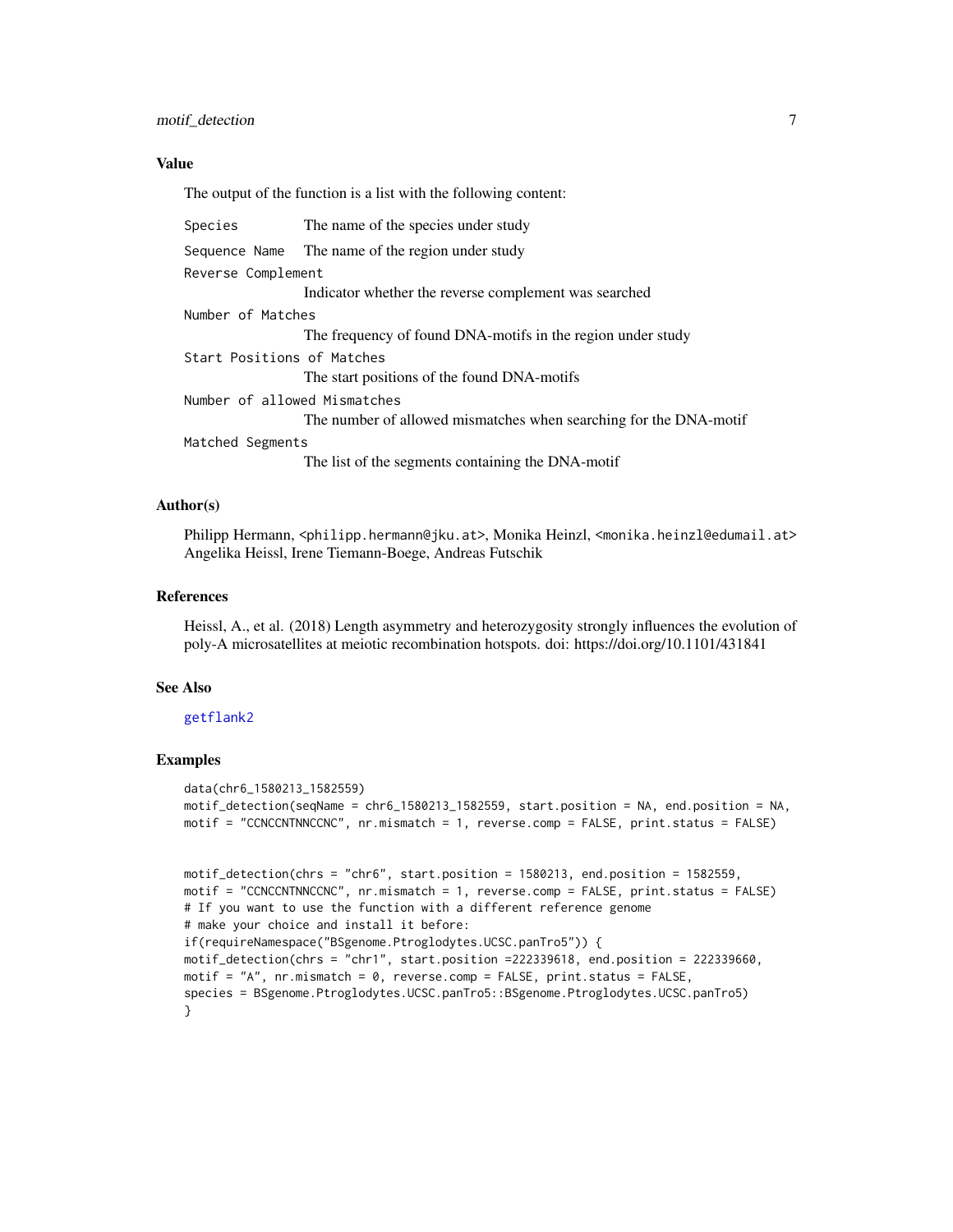<span id="page-7-0"></span>8 STRAH

STRAH *STRAH: A package to detect DNA-motifs or short tandem repeats (STRs) in reference genomes*

#### Description

The STRAH package provides functions to extract DNA sequence data of reference genomes, functions to search for DNA-motifs in a defined DNA-sequence or to detect short tandem repeats (STRs) of specified length, and to analyze detected STRs in the human (or chimpanzees) genome by comparing them with (translated) double strand break hotspots.

STRAH functions:

getflank2 Extract a specified region of any reference genome (e.g. humans, chimpanzees, ...)

- motif\_detection DNA-motif detection of a given DNAStringSet, a given DNA-sequence in fastaformat, or a specified region of any genome
- **STR\_detection** Detection of short tandem repeats (STRs) in either one or several regions of a given species
- STR\_analysis Analysis of detected short tandem repeats (STRs) in either one or several regions of a given species

STRAH data sets:

- chr6\_1580213\_1582559 DNA-sequence of human chromosome 6 from 1,580,213 until 1,582,559
- chr6\_1581473\_1586032 DNA-sequence of human chromosome 6 from 1,581,473 until 1,586,032
- dsb\_map Data of the double strand break map of Pratto et al. (2014).
- dsb\_map\_chimp\_full Translated data of the double strand break map of Pratto et al. (2014) for the chimpanzees genome.

#### Author(s)

Philipp Hermann, <philipp.hermann@jku.at> (Maintainer), Monika Heinzl, <monika.heinzl@edumail.at> Angelika Heissl, Irene Tiemann-Boege, Andreas Futschik

#### References

Heissl, A., et al. (2018) Length asymmetry and heterozygosity strongly influences the evolution of poly-A microsatellites at meiotic recombination hotspots. doi: https://doi.org/10.1101/431841

Pratto, F., et al. (2014). Recombination initiation maps of individual human genomes. Science, 346(6211).

Kuhn RM, et al. (2013) The UCSC genome browser and associated tools, Brief. Bioinform., 14, 144-161.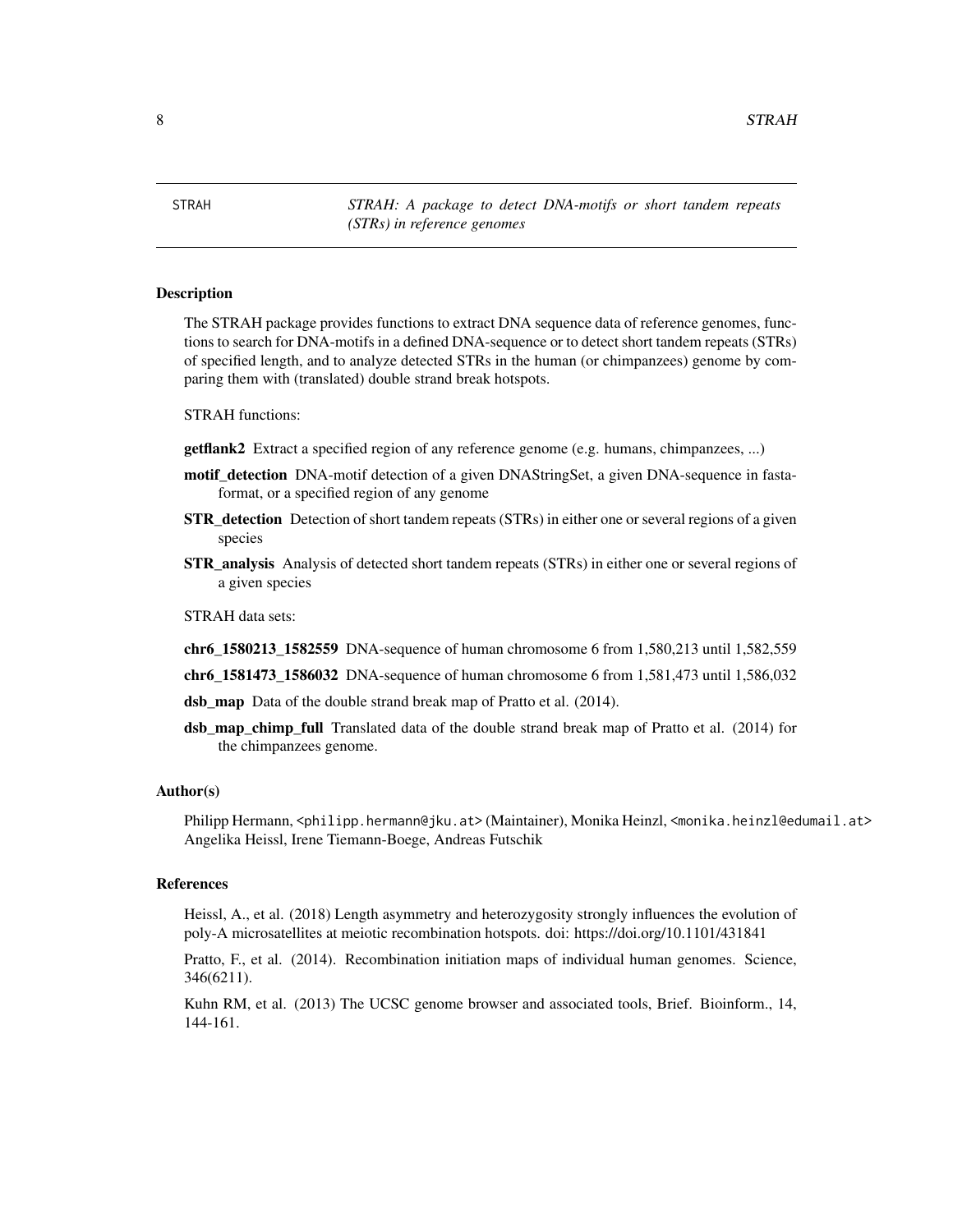<span id="page-8-1"></span><span id="page-8-0"></span>STR\_analysis *Analysis of short tandem repeats (STRs) in a given region of any reference genome*

# Description

This function separates detected short tandem repeats (STRs) into different zones. These zones are either the hotspot zone defined by the double strand break maps of Pratto et al. (2014) or adjacent flanking zones (greyzones) left and right of the hotspots of user specified lengths. The parameters of the regions under study can be directly given in the function arguments or read in via either a BED-file or a position matrix.

#### Usage

```
STR_analysis(seqName, nr.STRs = 10, nr.mismatch = 0, chrs, STR = "A",
  lens.grey = 0:5 * 1000, start.position = NA, end.position = NA,
  reverse.comp = FALSE, bed_file, pos_matrix, output_file,
  species = BSgenome.Hsapiens.UCSC.hg19::Hsapiens,
  dsb_map = STRAH::dsb_map)
```
#### Arguments

| segName        | A character string which is the name of the given sequence file under study.<br>Can also be set to "" in order to analyze a defined sequence from any reference<br>genome such as the package BSgenome. Hsapiens. UCSC.hg19 for humans.       |
|----------------|-----------------------------------------------------------------------------------------------------------------------------------------------------------------------------------------------------------------------------------------------|
| nr.STRs        | An integer value reflecting the minimum length of STRs to be searched for.                                                                                                                                                                    |
| nr.mismatch    | An integer value reflecting the allowed number of mismatches of the short tan-<br>dem repeats. By default it set to 0.                                                                                                                        |
| chrs           | A string reflecting the chromosome under study (starting with "chr" and adding<br>either the integers from 1-22 or "X" respectively "Y" for the human genome).<br>This argument can also be a vector of strings to study several chromosomes. |
| <b>STR</b>     | A character string for the nucleotide to be searched for. By default one searches<br>for poly-As, hence set to "A".                                                                                                                           |
| lens.grey      | An integer value which is by default a vector of 6 integer values. These values<br>represent the greyzones to be studied left and right from the hotspot regions.                                                                             |
| start.position | An integer value reflecting the start position of the region to be analyzed. If set<br>to NA the analysis starts from the beginning of the chromosome.                                                                                        |
| end.position   | An integer value reflecting the end position of the region to be analyzed. If set<br>to NA the analysis is performed until the end of the chromosome.                                                                                         |
| reverse.comp   | A logical value by default FALSE. If set to TRUE then the reverse complement of<br>the sequence is analyzed.                                                                                                                                  |
| bed_file       | A bed file containing the chromosomes, start, and end positions of the region(s)<br>that should be analyzed.                                                                                                                                  |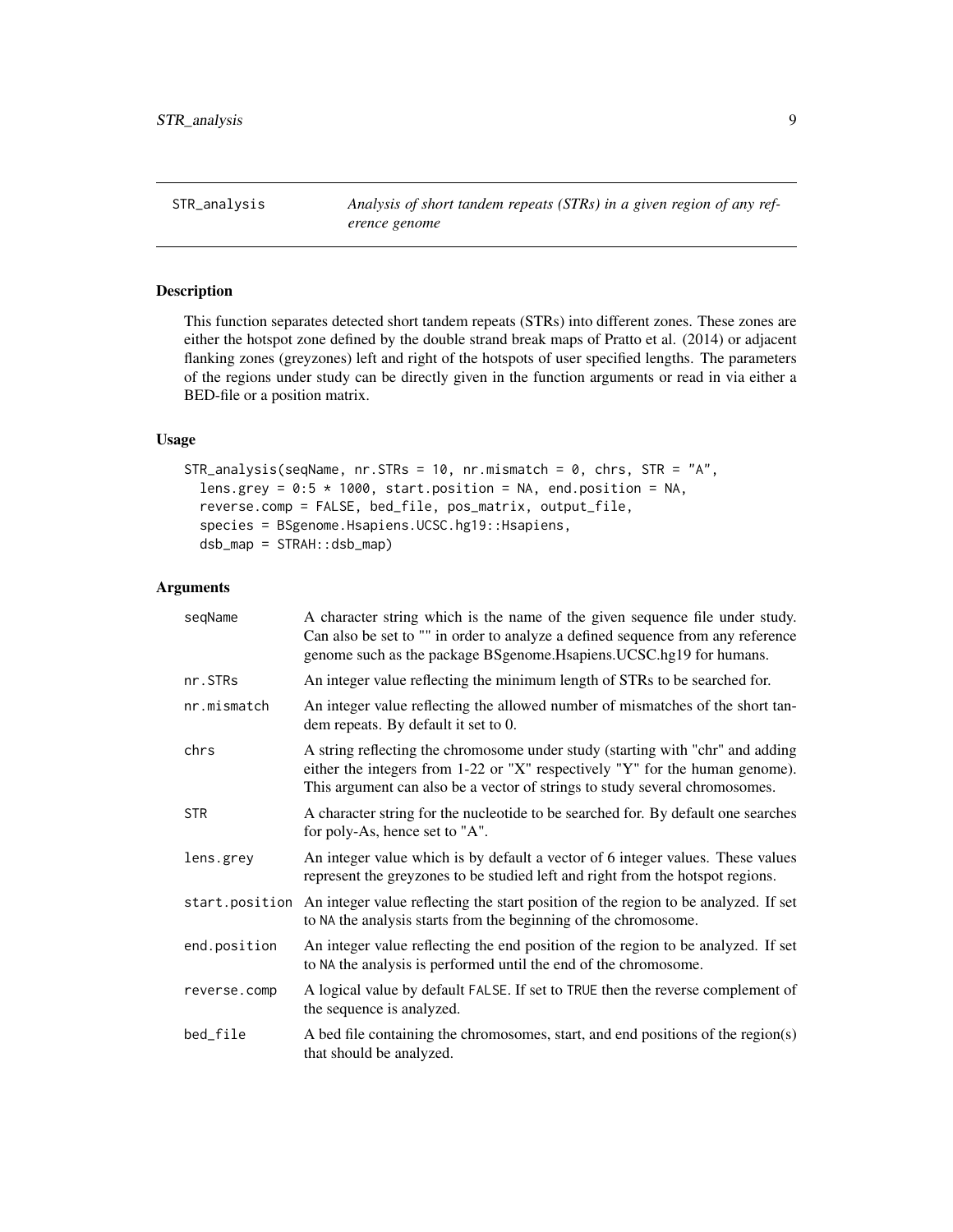| pos_matrix  | A matrix or data frame containing the chromosomes, start, and end positions of<br>the region(s) that should be analyzed.                                                                                                                                                                                                          |
|-------------|-----------------------------------------------------------------------------------------------------------------------------------------------------------------------------------------------------------------------------------------------------------------------------------------------------------------------------------|
| output_file | The default is an empty string and does not save an output-file. The output<br>will be saved if the parameter is changed to a user defined string excluding the<br>extension (by default .bed).                                                                                                                                   |
| species     | The human genome (version 19) is default but an alternative genome can be pro-<br>vided. For chimpanzees the parameter has to be BSgenome. Ptroglodytes. UCSC.panTro5<br>(given that the data is installed).                                                                                                                      |
| dsb_map     | The DSB map of the human genome (version 19) is default but an alternative<br>DSB map from a different genome can be provided. This parameter needs to<br>be a data frame with at least 3 columns that contains the chromosome, start,<br>and end position of the DSB. The DSB map for chimpanzees is included in the<br>package. |

# Value

The output of the function is a list with the following content:

| Sequence Name                | The chromosome with the starting and end position of the region under study is<br>provided.                                                                                                                                                                         |  |
|------------------------------|---------------------------------------------------------------------------------------------------------------------------------------------------------------------------------------------------------------------------------------------------------------------|--|
| Reverse Complement           |                                                                                                                                                                                                                                                                     |  |
|                              | An indicator whether the reverse complement was considered                                                                                                                                                                                                          |  |
| Number of allowed Mismatches |                                                                                                                                                                                                                                                                     |  |
|                              | The number of allowed mismatches is provided.                                                                                                                                                                                                                       |  |
|                              | Minimum Length The minimum length of the STR to be extracted is provided.                                                                                                                                                                                           |  |
| Number of Matches            |                                                                                                                                                                                                                                                                     |  |
|                              | The total number of STR matches of the region is provided.                                                                                                                                                                                                          |  |
| Length of STR stretch in bp  |                                                                                                                                                                                                                                                                     |  |
|                              | A vector containing the length of STRs per match is provided.                                                                                                                                                                                                       |  |
| Start positions              |                                                                                                                                                                                                                                                                     |  |
|                              | The starting positions of the STRs are provided.                                                                                                                                                                                                                    |  |
| Zone                         | The zones where the STR is found are provided. 1 reflects within a hotspot,<br>the last integer reflects that it is outside, and the integers between these two<br>reflect the given flanking regions starting with 2 as the next closest region to the<br>hotspot. |  |
|                              |                                                                                                                                                                                                                                                                     |  |

A BED file with the chromosomes, start, and end position of the STRs, length of the STR stretch, the zone where the STR was found, and the specified region that was analyzed are given as columns.

# Author(s)

Philipp Hermann, <philipp.hermann@jku.at>, Monika Heinzl, <monika.heinzl@edumail.at> Angelika Heissl, Irene Tiemann-Boege, Andreas Futschik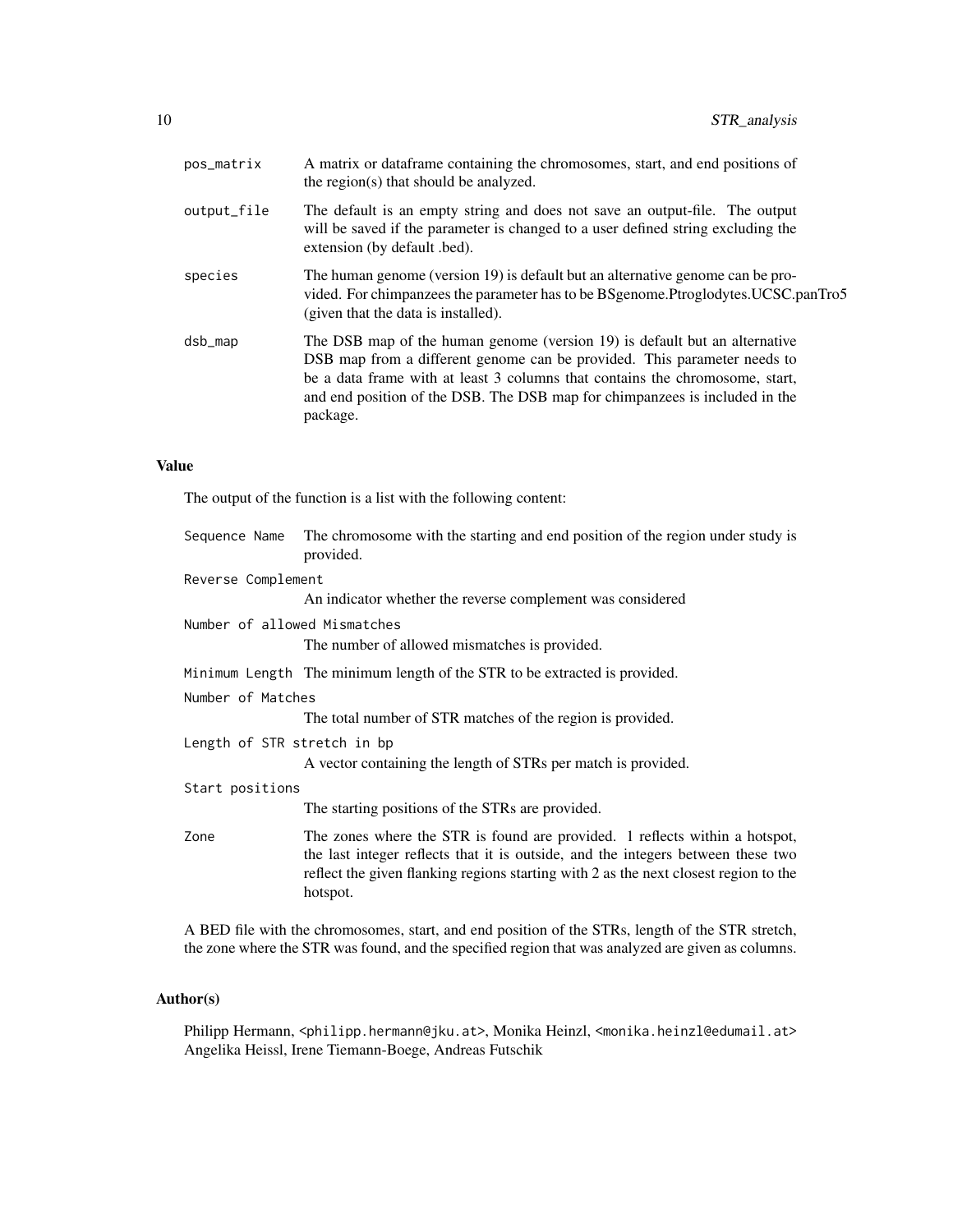#### <span id="page-10-0"></span>References

Heissl, A., et al. (2018) Length asymmetry and heterozygosity strongly influences the evolution of poly-A microsatellites at meiotic recombination hotspots. doi: https://doi.org/10.1101/431841

Pratto, F., et al. (2014). Recombination initiation maps of individual human genomes. Science, 346(6211).

Kuhn RM, et al. (2013) The UCSC genome browser and associated tools, Brief. Bioinform., 14, 144-161.

### See Also

[getflank2](#page-3-1), [STR\\_detection](#page-10-1)

#### Examples

```
data(chr6_1580213_1582559)
STR_analysis(seqName = chr6_1580213_1582559, nr.STRs = 10, nr.mismatch = 0, chrs = "chr6",
STR = "A", lens.grey = 0:1*100, start.position = 1580213, end.position = 1582559,reverse.comp = FALSE,
species = BSgenome.Hsapiens.UCSC.hg19::Hsapiens, dsb_map = STRAH::dsb_map)
STR_analysis(nr.STRs = 10, nr.mismatch = 0, chrs = "chr22", STR = "A", lens.grey = 0:1*100,
start.position = 30000000, end.position = 31000000, reverse.comp = FALSE,
species = BSgenome.Hsapiens.UCSC.hg19::Hsapiens, dsb_map = STRAH::dsb_map)
# If you want to use the function with a different reference genome
# make your choice and install it before:
if(requireNamespace("BSgenome.Ptroglodytes.UCSC.panTro5")) {
STR_analysis(nr.STRs = 10, nr.mismatch = 0, chrs = "chr22", STR = "A", lens.grey = 0:5*1000,
start.position = 30000000, end.position = 31000000, reverse.comp = FALSE,
species = BSgenome.Ptroglodytes.UCSC.panTro5::BSgenome.Ptroglodytes.UCSC.panTro5,
dsb_map = STRAH::dsb_map_chimp_full)
}
```
<span id="page-10-1"></span>STR\_detection *Detection of short tandem repeats (STRs) in a given region of any reference genome*

#### Description

This function searches for short tandem repeats (STRs) in a specified region of any reference genome. The parameters of the regions under study can be directly given in the function arguments or read in via either a BED-file or a position matrix. We recommend to search for STRs of minimum length 6. Options to save the output or usage of any reference genome are provided.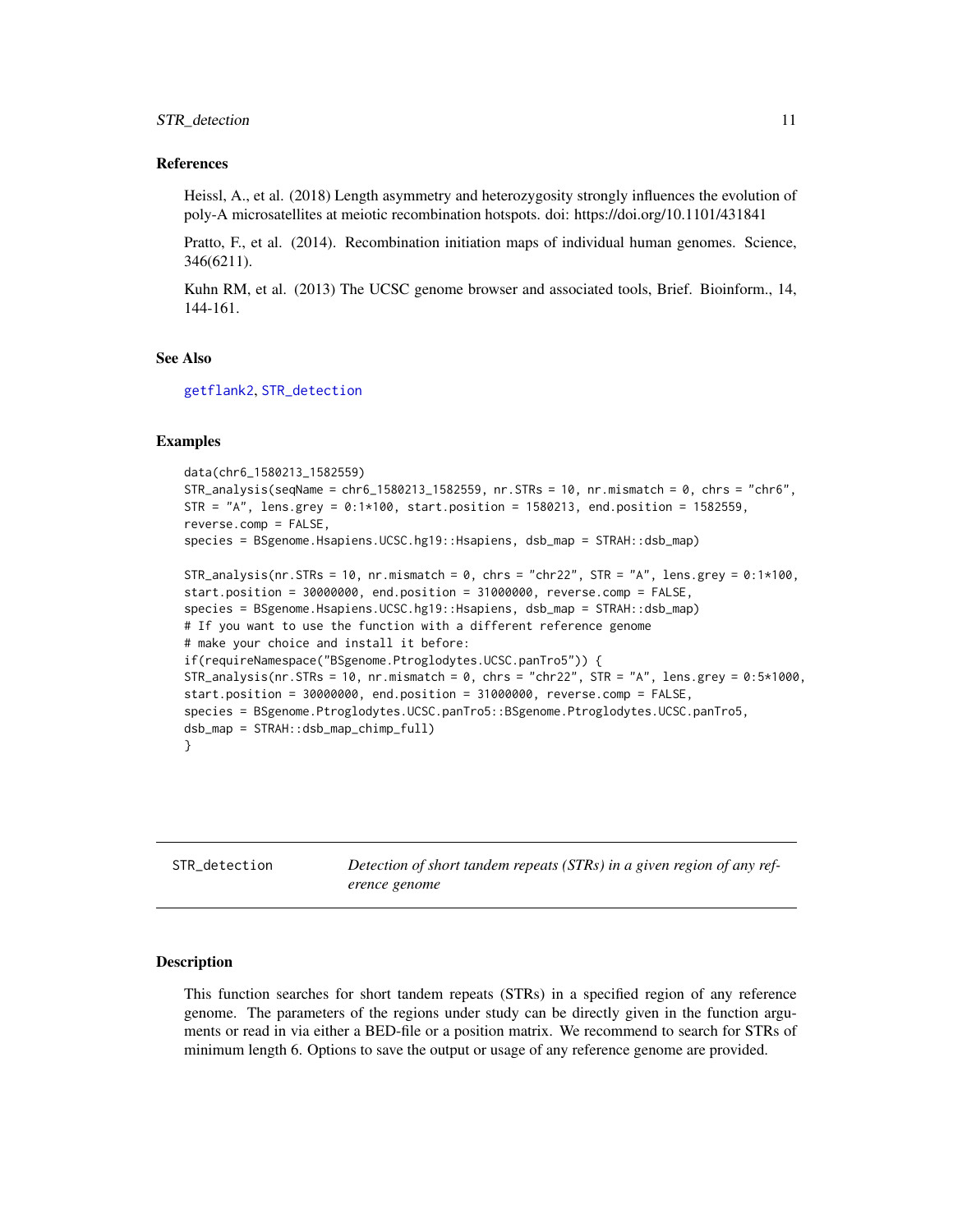# Usage

```
STR_detection(seqName, chrs, start.position = NA, end.position = NA,
 bed_file, pos_matrix, nr.STRs, nr.mismatch = 0, reverse.comp = F,
  STR = "A", species = BSgenome.Hsapiens.UCSC.hg19::Hsapiens,
 translated_regions = F, output_file)
```
# Arguments

| seqName            | A character string which is the name of the given sequence file under study.<br>Can also be set to "" in order to analyze a defined sequence from any reference<br>genome such as the package BSgenome. Hsapiens. UCSC.hg19 for humans.                                                 |
|--------------------|-----------------------------------------------------------------------------------------------------------------------------------------------------------------------------------------------------------------------------------------------------------------------------------------|
| chrs               | A string reflecting the chromosome under study (starting with "chr" and adding<br>either the integers from 1-22 or "X" respectively "Y" for the human genome).<br>This argument can also be a vector of strings to study several chromosomes.                                           |
|                    | start.position An integer value reflecting the start position of the region to be analyzed. If set<br>to NA the analysis starts from the beginning of the chromosome.                                                                                                                   |
| end.position       | An integer value reflecting the end position of the region to be analyzed. If set<br>to NA the analysis is performed until the end of the chromosome.                                                                                                                                   |
| bed_file           | A bed file containing the chromosomes, start, and end positions of the region(s)<br>that should be analyzed.                                                                                                                                                                            |
| pos_matrix         | A matrix or dataframe containing the chromosomes, start, and end positions of<br>the region(s) that should be analyzed.                                                                                                                                                                 |
| nr.STRs            | An integer value as the minimum length of STRs to be detected.                                                                                                                                                                                                                          |
| nr.mismatch        | An integer value reflecting the allowed number of mismatches of the short tan-<br>dem repeats. By defaults set to 0.                                                                                                                                                                    |
| reverse.comp       | A logical value by default FALSE. If set to TRUE then the reverse complement of<br>the sequence is analyzed.                                                                                                                                                                            |
| <b>STR</b>         | A character string for the nucleotide to be searched for. By default one searches<br>for poly-As, hence set to "A".                                                                                                                                                                     |
| species            | The human genome (version 19) is default but an alternative genome can be pro-<br>vided. For chimpanzees the parameter has to be BSgenome.Ptroglodytes.UCSC.panTro5<br>(given that the data is installed).                                                                              |
| translated_regions |                                                                                                                                                                                                                                                                                         |
|                    | A logical value by default FALSE. If set to TRUE then the function assumes that<br>the parameters start position and end position were translated by some tool (e.g.<br>liftOver) from one species to another. The untranslated and translated positions<br>are included in the output. |
| output_file        | The default is an empty string and does not save an output-file. The output<br>will be saved if the parameter is changed to a user defined string excluding the<br>extension (by default .bed).                                                                                         |
|                    |                                                                                                                                                                                                                                                                                         |

# Value

The output of the function is a list with the following content: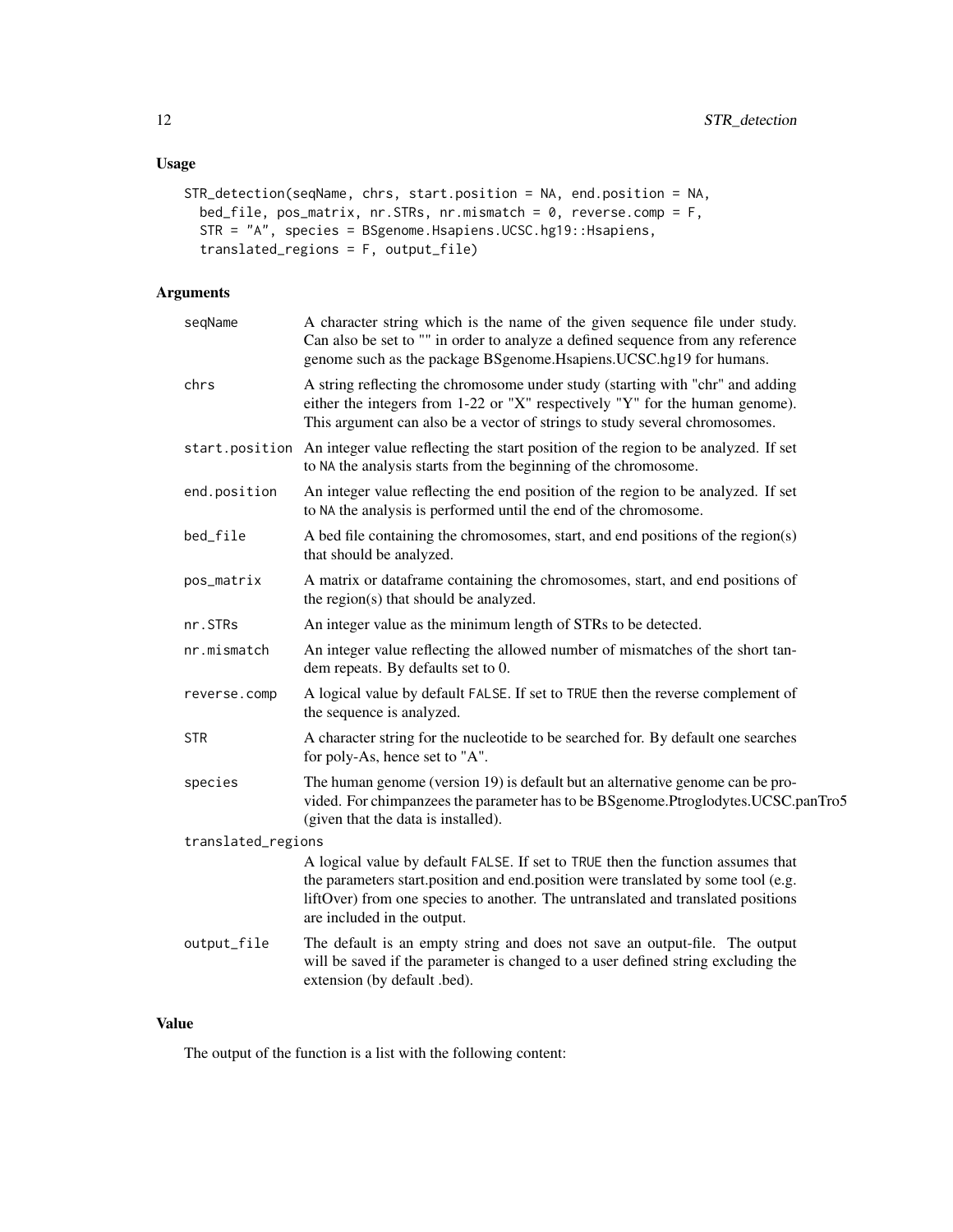<span id="page-12-0"></span>

| Sequence name                | The chromosome with the start and end position of the region under study is pro-                                                         |
|------------------------------|------------------------------------------------------------------------------------------------------------------------------------------|
|                              | vided. If translated_region is set to TRUE, the interval will be the translated                                                          |
|                              | region.                                                                                                                                  |
| Sequence name (untranslated) |                                                                                                                                          |
|                              | Only if translated_region is set to TRUE, then the untranslated region (chro-<br>mosome with the starting and end position) is provided. |
| Reverse complement           |                                                                                                                                          |
|                              | An indicator whether the reverse complement was considered                                                                               |
| Number of allowed mismatches |                                                                                                                                          |
|                              | The number of allowed mismatches is provided.                                                                                            |
|                              | Minimum length The minimum length of the STR to be extracted is provided.                                                                |
| Number of matches            |                                                                                                                                          |
|                              | The total number of STR matches of the region is provided.                                                                               |
| Length of STR stretch in bp  |                                                                                                                                          |
|                              | A vector containing the length of STRs per match is provided.                                                                            |
| Start positions              |                                                                                                                                          |
|                              | The starting positions of the STRs are provided.                                                                                         |
| Matched segments             |                                                                                                                                          |
|                              | The matched segments of the STRs are provided.                                                                                           |
|                              |                                                                                                                                          |

A BED file with chromosomes, start, and end position of the STRs, length of the STR stretch, the matched segments, and the specified region (untranslated and translated) that was analyzed are given as columns.

# Author(s)

Philipp Hermann, <philipp.hermann@jku.at>, Monika Heinzl, <monika.heinzl@edumail.at> Angelika Heissl, Irene Tiemann-Boege, Andreas Futschik

#### References

Heissl, A., et al. (2018) Length asymmetry and heterozygosity strongly influences the evolution of poly-A microsatellites at meiotic recombination hotspots. doi: https://doi.org/10.1101/431841

Pratto, F., et al. (2014). Recombination initiation maps of individual human genomes. Science, 346(6211).

Kuhn RM, et al. (2013) The UCSC genome browser and associated tools, Brief. Bioinform., 14, 144-161.

#### See Also

[getflank2](#page-3-1), [STR\\_analysis](#page-8-1)

# Examples

```
data(chr6_1580213_1582559)
STR_detection(seqName = chr6_1580213_1582559, chrs = "chr6", start.position = 1580213,
end.position = 1582559, nr.STRs = 10, nr.mismatch = 0, reverse.comp = FALSE, STR = "A",
species = BSgenome.Hsapiens.UCSC.hg19::Hsapiens, translated_regions=FALSE)
```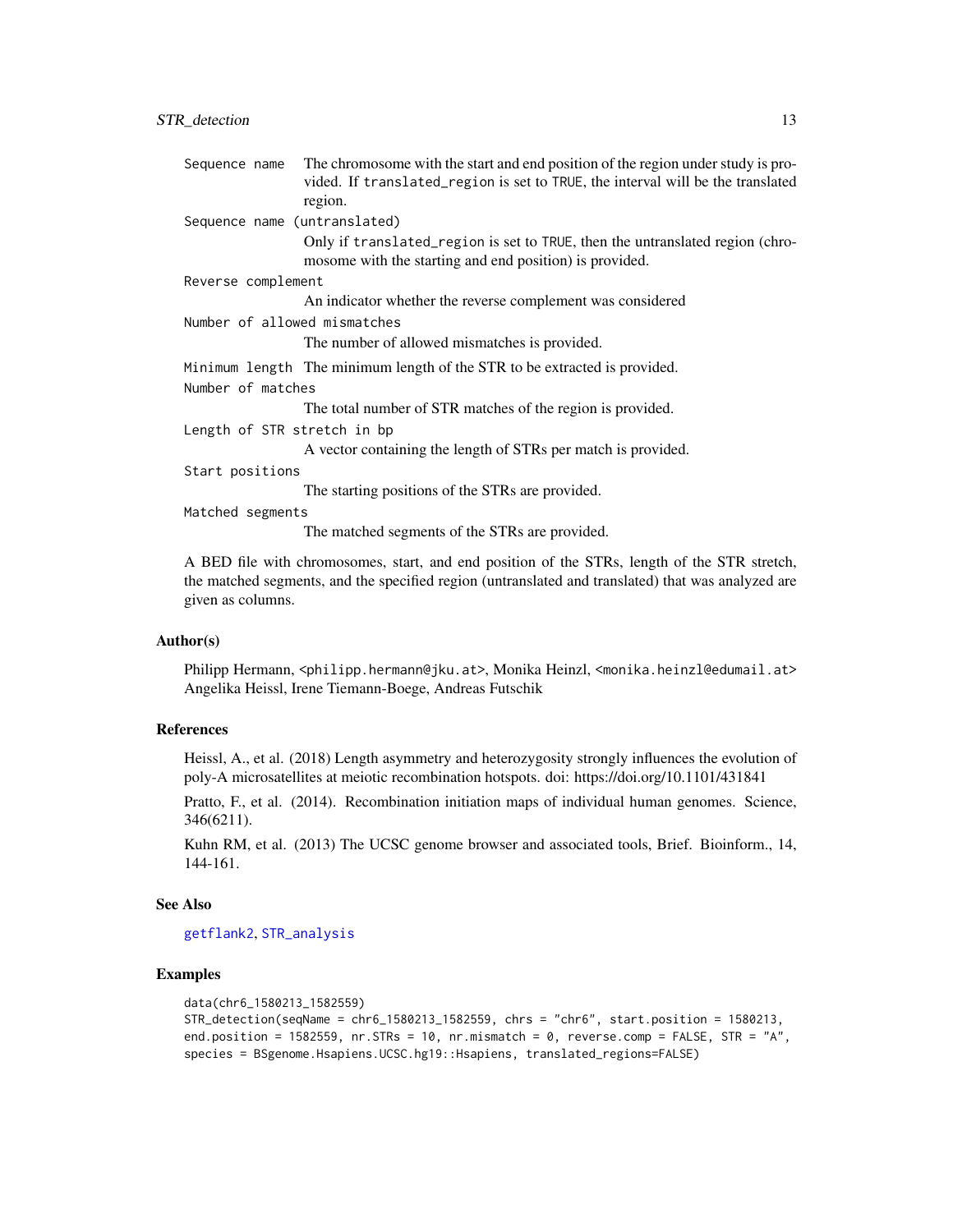```
STR_detection(chrs = "chr22", start.position = 30000000, end.position = 31000000,
nr.STRs = 10, nr.mismatch = 0, reverse.comp = FALSE, STR = 'A'',
species=BSgenome.Hsapiens.UCSC.hg19::Hsapiens, translated_regions=FALSE)
# If you want to use the function with a different reference genome
# make your choice and install it before:
if(requireNamespace("BSgenome.Ptroglodytes.UCSC.panTro5")) {
STR_detection(chrs = "chr1", start.position =222339618, end.position = 222339660,
nr.STRs = 10, nr.mismatch = 0, reverse.comp = FALSE, STR = 'A'',
species = BSgenome.Ptroglodytes.UCSC.panTro5::BSgenome.Ptroglodytes.UCSC.panTro5)
}
```